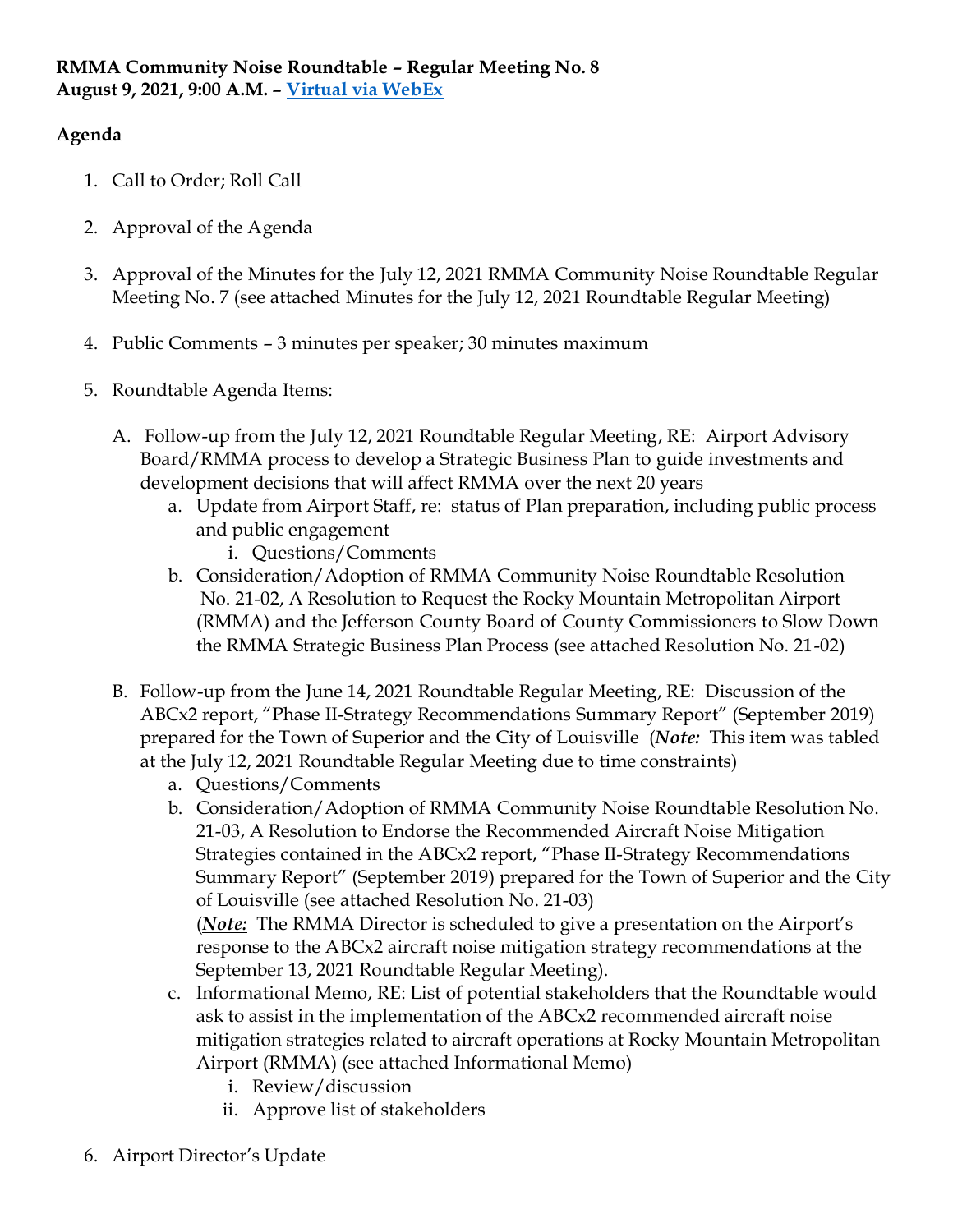# **RMMA Community Noise Roundtable Regular Meeting No. 7 August 9, 2021, 9:00 A.M. Agenda - continued**

Page 2 of 3

- 7. Committee or Board Member Reports
- 8. Future Agenda Items (draft wording; not in order):
	- A. Follow-up, Re: Discussion of the ABCx2 report, "Phase II-Strategy Recommendations Summary Report" (September 2019) prepared for the Town of Superior and the City of Louisville
		- a. Presentation by the RMMA Director on the Airport's response to the aircraft noise mitigation strategies contained in the ABCx2 Summary Report (September 2019)
		- b. Consideration of establishing a Roundtable Committee to Work With RMMA Staff and FAA Staff on the aircraft noise mitigation strategy recommendations regarding Flight Procedures, Practices, and Policies contained in the ABx2 Summary Report; approve appointments to the Committee
		- c. Consideration of forming a Working Group to discuss voluntary compliance with flight path recommendations
	- B. Aircraft landing fees
		- a. Background report: what airports use them and why; are there other general aviation airports that use them; who makes the decision to impose them; how is the amount of the fee determined; how are the fees collected
		- b. Direction for preparing a resolution to request RMMA to develop a plan to implement a landing fee schedule
	- C. Review of requested additional data/visualizations related to the RMMA aircraft activity "heat map", as requested by the Roundtable Members at the March 8, 2021 Roundtable Regular Meeting
	- D. Discussion of a draft Roundtable Work Program
	- E. Review of local agency land use and development plans
	- F. Presentation, re: Other Roundtables lessons learned/success stories
	- G. Discussion of an FAR Part 150 Noise Study and whether to make any formal recommendations to Jefferson County/RMMA to pursue an FAR Part 150
	- H. Guest Speakers:
		- a. National Renewable Energy Laboratory (NREL), re: energy storage; electric aircraft
		- b. Bye Aerospace, re: development and marketing of electric aircraft for flight training
	- I. Brainstorming session, re: how the Roundtable can address public concerns and acknowledge it has heard from the public
	- J. Presentation: RMMA aircraft noise complaint resolution process
	- K. Follow-up from the July 12, 2021 and August 9, 2021 Roundtable Regular Meetings, Re: Airport Advisory Board/RMMA process to develop a Strategic Business Plan to guide investments and development decisions that will affect RMMA over the next 20 years
		- a. Review of the content of a draft RMMA Draft Strategic Business Plan
		- b. Questions/Comments/Next Steps
- 9. Adjourn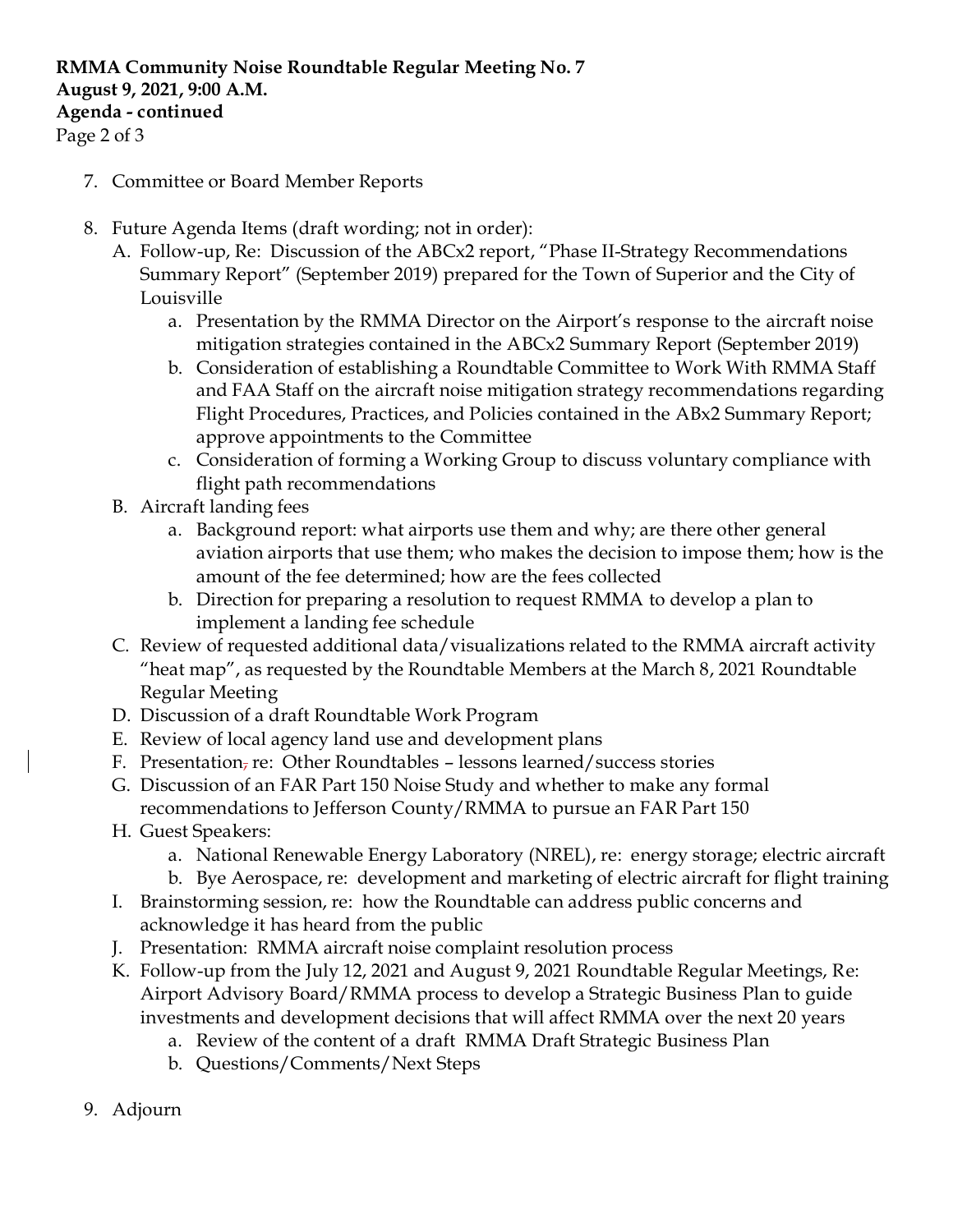### **RMMA Community Noise Roundtable Regular Meeting No. 7 August 9, 2021, 9:00 A.M. Agenda - continued** Page 3 of 3

### **Attachments:**

Agenda Item No. 3: Draft Minutes for the July 12, 2021 RMMA Community Noise Roundtable Regular Meeting No. 7 (to be added to meeting packet)

Agenda Item No. 5.A.b.: RMMA Community Noise Roundtable Resolution No. 21-02, A Resolution to Request the Rocky Mountain Metropolitan Airport (RMMA) and the Jefferson County Board of County Commissioners to Slow Down the RMMA Strategic Business Plan Process

Agenda Item No. 5. B. b: RMMA Community Noise Roundtable Resolution No. 21-03, A Resolution to Endorse the Recommended Aircraft Noise Mitigation Strategies Contained in the ABCx2 Report, "Phase II-Strategy Recommendations Summary Report" (September 2019) Prepared for the Town of Superior and the City of Louisville

Agenda Item No. 5.B.c.: Informational Memo: List of potential stakeholders that the Roundtable would ask to assist in the implementation of the ABCx2 recommended aircraft noise mitigation strategies related to aircraft operations at Rocky Mountain Metropolitan Airport (RMMA)

ABCx2 report, "Phase II – Strategy Recommendations Summary Report"( September 2019) prepared for the Town of Superior and the City of Louisville (to be added prior to packet distribution)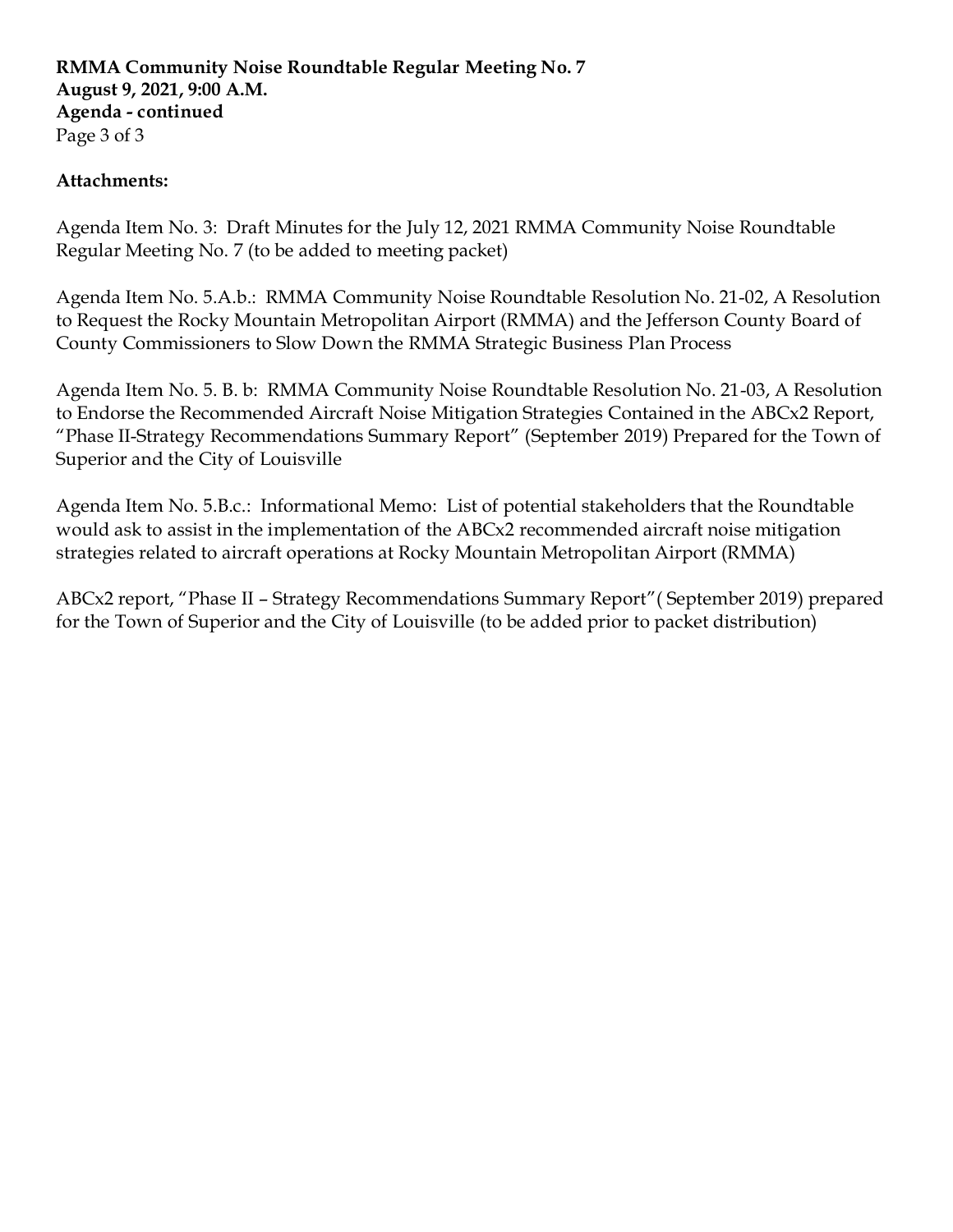# **Rocky Mountain Metropolitan Airport Community Noise Roundtable**

**\*\*\*\*\*\*\*\*\*\*\*\*\*\*\*\*\*\*\*\*\*\*\*\*\*\*\*\*\*\*\***

### **Resolution No. 21-02**

### **A Resolution to Request the Rocky Mountain Metropolitan Airport (RMMA) and the Jefferson County Board of County Commissioners to Slow Down the RMMA Strategic Business Plan Process**

*WHEREAS,* the Rocky Mountain Metropolitan Airport Community Noise Roundtable (Roundtable) was created by an Intergovernmental Agreement (IGA), pursuant to Colorado Revised Statute (CRS) Section 29-1-203, effective December 1, 2020 to provide for and promote a regional, coordinated approach to collaborate on and address the noise impacts to the community surrounding the Rocky Mountain Metropolitan Airport; and

*WHEREAS,* an overview of the subject matter of the RMMA Strategic Business Plan was presented to the Roundtable, for the first time, by the Plan consultant at the July 12, 2021 Roundtable Regular Meeting; a draft plan document was not available for review at that meeting;

*WHEREAS,* at the July 12, 2021 Roundtable Regular Meeting, the Roundtable Members emphasized: (1) they can't provide comments on a document they haven't seen and (2) there was nothing in the presentation regarding aircraft noise impacts, possible flight path changes, or an increase in flight activity due to potential development of available land at the Airport;

*WHEREAS,* the Roundtable Members asked the Plan consultant to present additional information at the August 9, 2021 Roundtable Regular Meeting, regarding aircraft noise impacts, potential flight path changes, and increased flight activity related to the RMMA land development scenarios that will be described in the draft Strategic Business Plan document. Based on that presentation and requested information, the Roundtable was going to provide comments and recommendations to the Jefferson County Board of Commissioners for consideration at its scheduled meeting on August 10, 2021. The Roundtable was subsequently informed that the Plan consultant is not available to present at the August 9, 2021 Roundtable meeting. The next available option for a presentation would be the Roundtable Regular Meeting on September 13, 2021.

*WHEREAS,* the Roundtable Members further emphasized that the Strategic Business Plan process is moving too fast. The Jefferson County Board of County Commissioners will hear a presentation on the Strategic Business Plan at its meeting on August 10, 2021 and there has been limited public input to date on the Plan. Furthermore, the delay to provide the requested aircraft noise, flight activity, and flight path information will limit the Roundtable's ability to provide informed critical input to RMMA and the Jefferson County Board of County Commissioners, based on the current timeframe presented by the Plan consultant to complete the Strategic Business Plan;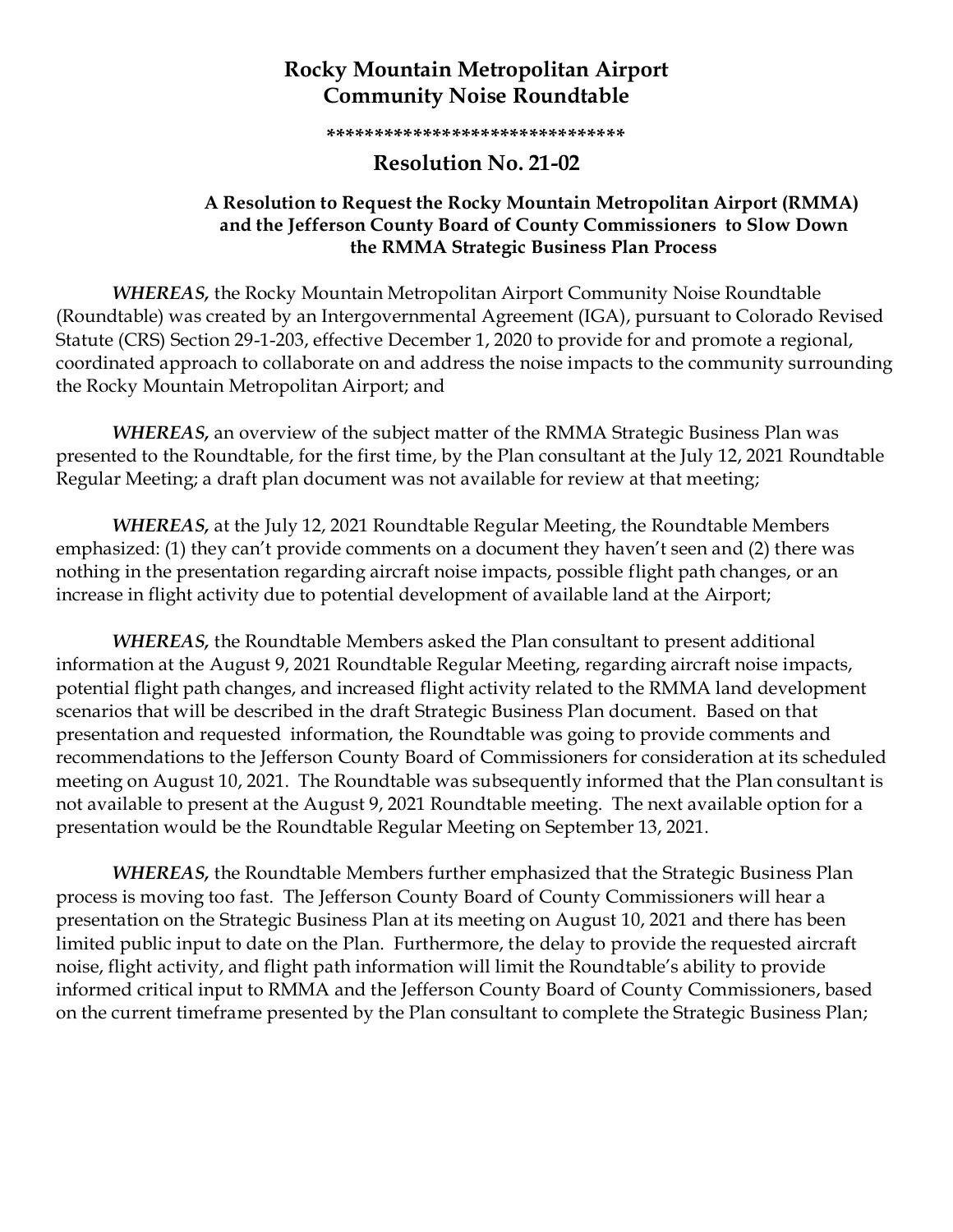*NOW, THEREFORE BE IT RESOLVED,* that the Roundtable requests RMMA and the Jefferson County Board of County Commissioners to slow down the Strategic Business Plan process so: (1) the Roundtable has sufficient time to hear a presentation on a draft Strategic Business Plan document, review the content of the document, including the requested aircraft noise, flight path, and flight activity information, and prepare and submit formal comments to RMMA and the Jefferson County Board of Commissioners and (2) the Board of County Commissioners will have additional time for more public input.

### **APPROVED AND ADOPTED BY THE BOARD OF MEMBERS OF THE ROCKY MOUNTAIN METROPOLITAN AIRPORT COMMUNITY NOISE ROUNDTABLE ON AUGUST 9, 2021**

 $\frac{1}{2}$  ,  $\frac{1}{2}$  ,  $\frac{1}{2}$  ,  $\frac{1}{2}$  ,  $\frac{1}{2}$  ,  $\frac{1}{2}$  ,  $\frac{1}{2}$  ,  $\frac{1}{2}$  ,  $\frac{1}{2}$  ,  $\frac{1}{2}$  ,  $\frac{1}{2}$  ,  $\frac{1}{2}$  ,  $\frac{1}{2}$  ,  $\frac{1}{2}$  ,  $\frac{1}{2}$  ,  $\frac{1}{2}$  ,  $\frac{1}{2}$  ,  $\frac{1}{2}$  ,  $\frac{1$ 

Mark Lacis, Roundtable Chairperson Date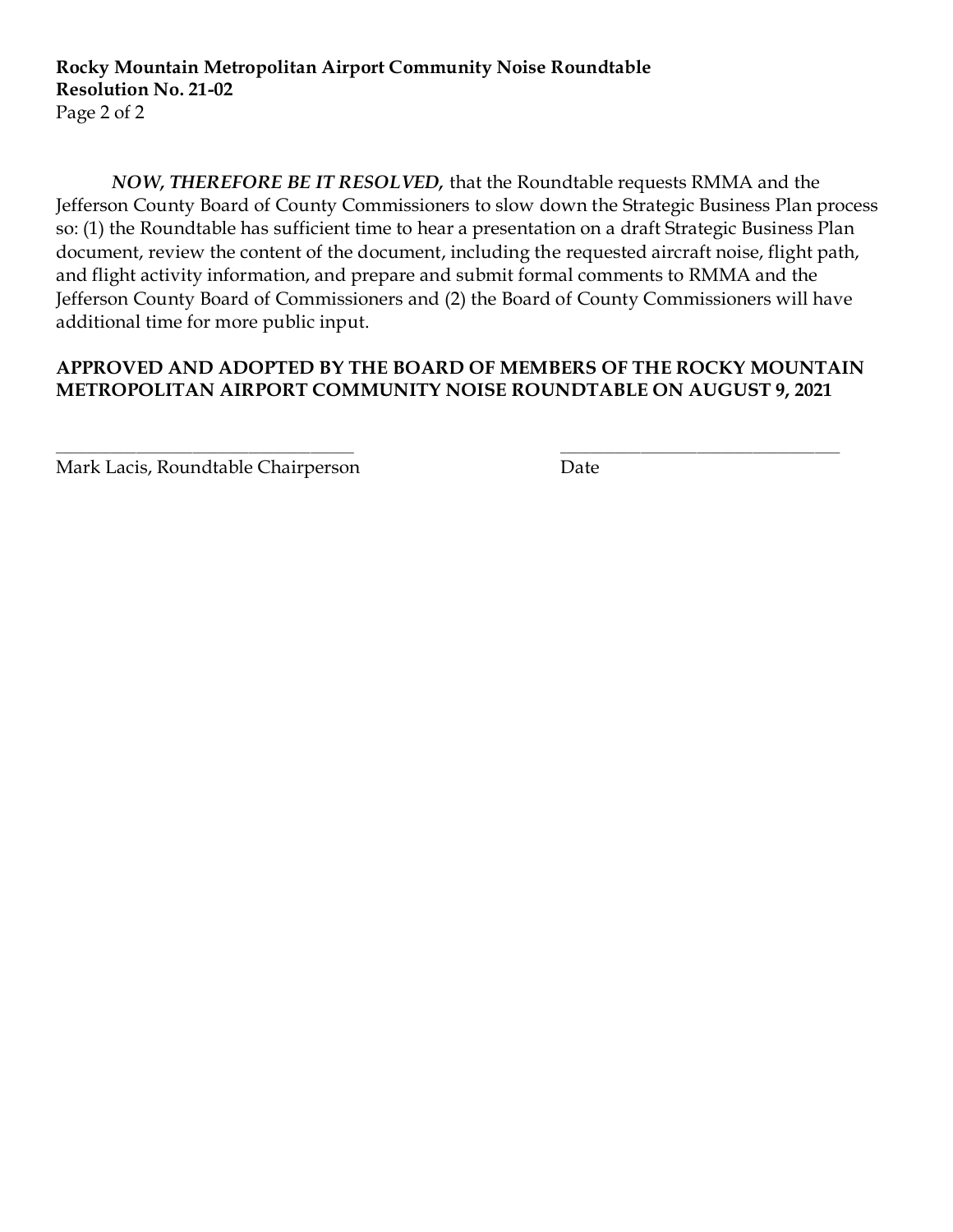# **Rocky Mountain Metropolitan Airport Community Noise Roundtable**

**\*\*\*\*\*\*\*\*\*\*\*\*\*\*\*\*\*\*\*\*\*\*\*\*\*\*\*\*\*\*\***

# **Resolution No. 21-03**

### **A Resolution to Endorse the Recommended Aircraft Noise Mitigation Strategies Contained in the ABCx2 Report, "Phase II-Strategy Recommendations Summary Report" (September 2019) Prepared for the Town of Superior and the City of Louisville**

*WHEREAS,* the Rocky Mountain Metropolitan Airport Community Noise Roundtable (Roundtable) was created by an Intergovernmental Agreement (IGA), pursuant to Colorado Revised Statute (CRS) Section 29-1-203, effective December 1, 2020 and the Town of Superior and the City of Louisville are signatories to the IGA and therefore, are Members of the Roundtable; and

*WHEREAS,* the purpose of the Rocky Mountain Metropolitan Airport Community Noise Roundtable is to promote a regional, coordinated approach to collaborate on and address the noise impacts to the community surrounding the Rocky Mountain Metropolitan Airport; and

*WHEREAS,* in late 2018, ABCx2, a consulting firm that focuses on providing solutions to community noise impacts from aircraft operations, was retained by the Town of Superior to help identify solutions to the growing impact of aircraft noise attributed to aircraft operations at Rocky Mountain Metropolitan Airport (RMMA); the City of Louisville joined the effort in 2019; and

*WHEREAS,* the Phase II effort by ABCx2 involved developing a portfolio of recommended aircraft noise mitigation strategies in five strategy functional areas : (1) Flight procedures, practices, and policies, (2) Community outreach and engagement, (3) Industry outreach and engagement, (4) Land use planning and development, and (5) Regional collaboration and planning, to be implemented by the appropriate stakeholders; and

*WHEREAS,* the text in the ABCx2 report, "Phase II-Strategy Recommendations Summary Report (September 2019), states: "While these recommendations will not silence the aircraft operating in and out of RMMA, nor are they expected to eliminate 100% of the community concerns over aircraft operations, they are intended to help both the airport and the surrounding communities co-exist and to help maintain the quality of life within the region. At the same time, these efforts are intended to help the airport operate in a sustainable and community-friendly way.";

*NOW THEREFORE BE IT RESOLVED,* that the Roundtable hereby endorses the recommended aircraft noise mitigation strategies contained in the ABCx2 report, "Phase II-Strategy Recommendations Summary Report" (September 2019) prepared for the Town of Superior and the City of Louisville and request the appropriate stakeholders to assist in the implementation of the recommendations, based on their individual authority and expertise in the strategy focus area(s).

## **APPROVED AND ADOPTED BY THE BOARD OF MEMBERS OF THE ROCKY MOUNTAIN METROPOLITAN AIRPORT COMMUNITY NOISE ROUNDTABLE ON AUGUST 9, 2021.**

\_\_\_\_\_\_\_\_\_\_\_\_\_\_\_\_\_\_\_\_\_\_\_\_\_\_\_\_\_\_\_\_\_\_\_\_\_\_ \_\_\_\_\_\_\_\_\_\_\_\_\_\_\_\_\_\_\_\_\_\_\_\_\_\_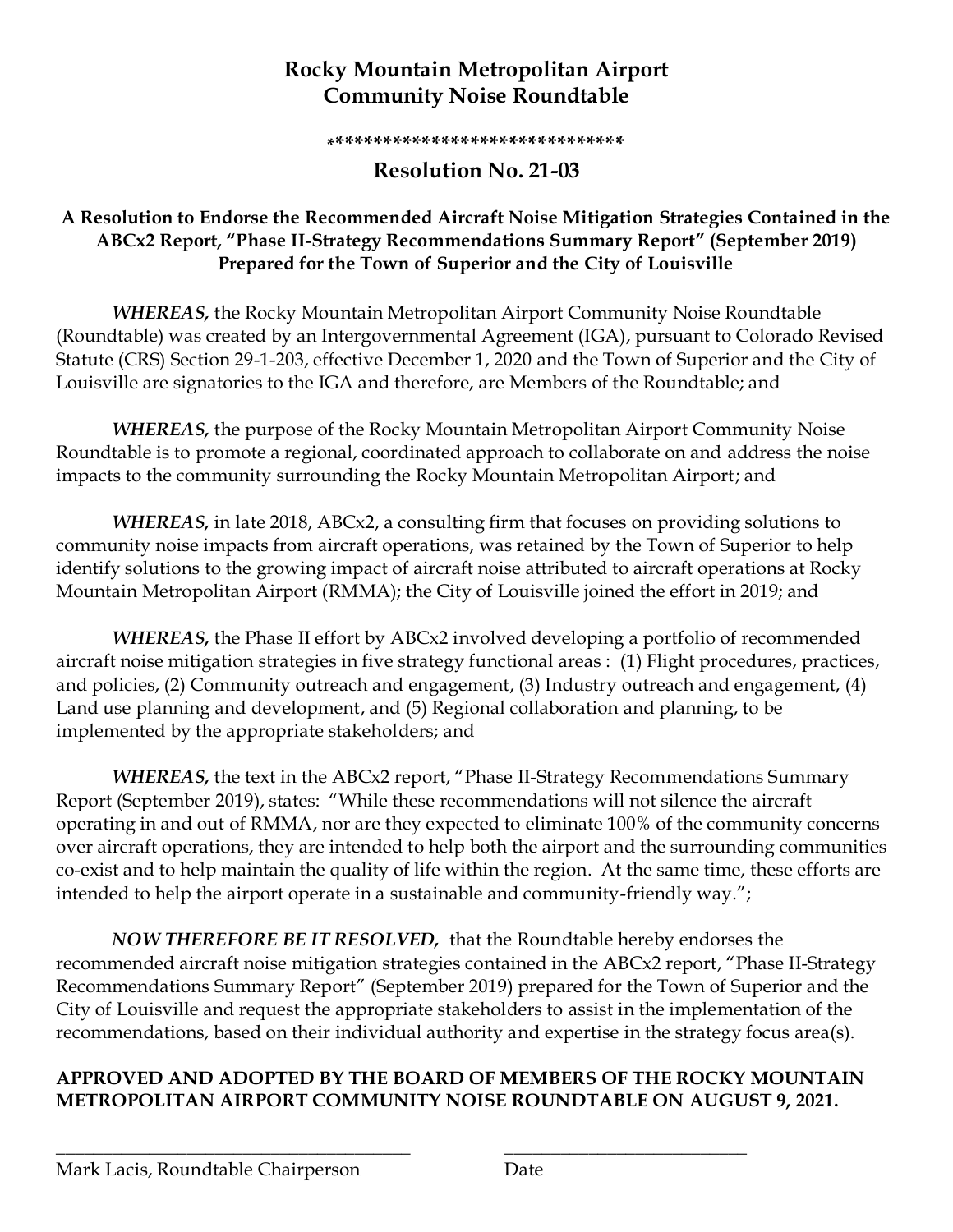**RMMA Community Noise Roundtable Regular Meeting No. 8 August 9, 2021 Agenda Item No. 5. B.c.**

**Informational Memo: List of potential stakeholders that the Roundtable would ask to assist in the implementation of the ABCx2 recommended aircraft noise mitigation strategies related to aircraft operations at Rocky Mountain Metropolitan Airport (RMMA)**

## **Background**

In late 2018, ABCx2, a consulting firm that focuses on providing solutions to community noise impacts from aircraft operations, was retained by the Town of Superior to help identify solutions to the growing impact of aircraft noise attributed to aircraft operations at Rocky Mountain Metropolitan Airport (RMMA). The City of Louisville joined the effort in 2019.

The ABCx2 analysis was broken into three phases. Phase I focused on existing conditions, including airspace, flight procedures, aircraft fleet mix and operational levels, and researching community issues and concerns. Phase II of the analysis involved developing a portfolio of strategy recommendations to be implemented by key stakeholders**.** Phase III will include implementation and monitoring.

The ABCx2 report, "Phase II-Strategy Recommendations Summary Report" (September 2019), identifies numerous strategy recommendations to mitigate community noise impacts related to aircraft operations at Rocky Mountain Metropolitan Airport (RMMA). The strategy recommendations are listed in the Summary Report in the following "…five individual, but interdependent functional areas:"

- Flight procedures, practices, policies
- Community outreach & engagement
- Industry outreach & engagement
- Land use planning & development
- Regional collaboration

The ABCx2 Phase II Summary Report also noted that the recommended aircraft noise mitigation strategies are based on current conditions (i.e., existing community concerns, flight operations, land uses, etc.).

### **Discussion**

To proactively pursue a comprehensive approach to mitigate community noise impacts from aircraft operations to RMMA, via the strategies recommended by ABCx2, the Roundtable would need to identify the relevant stakeholders and request their assistance in the implementation of the recommended strategies. At its Regular Meeting on June 14, 2021, the Roundtable Members discussed the ABCx2 recommended aircraft noise mitigation strategies. During that discussion, the Roundtable asked its consultant, Primacy Strategy Group (PSG), to prepare a list of the stakeholders that the Roundtable would request to assist in the implementation of the recommended strategies, based on their individual authority and expertise in the relevant strategy functional area(s).